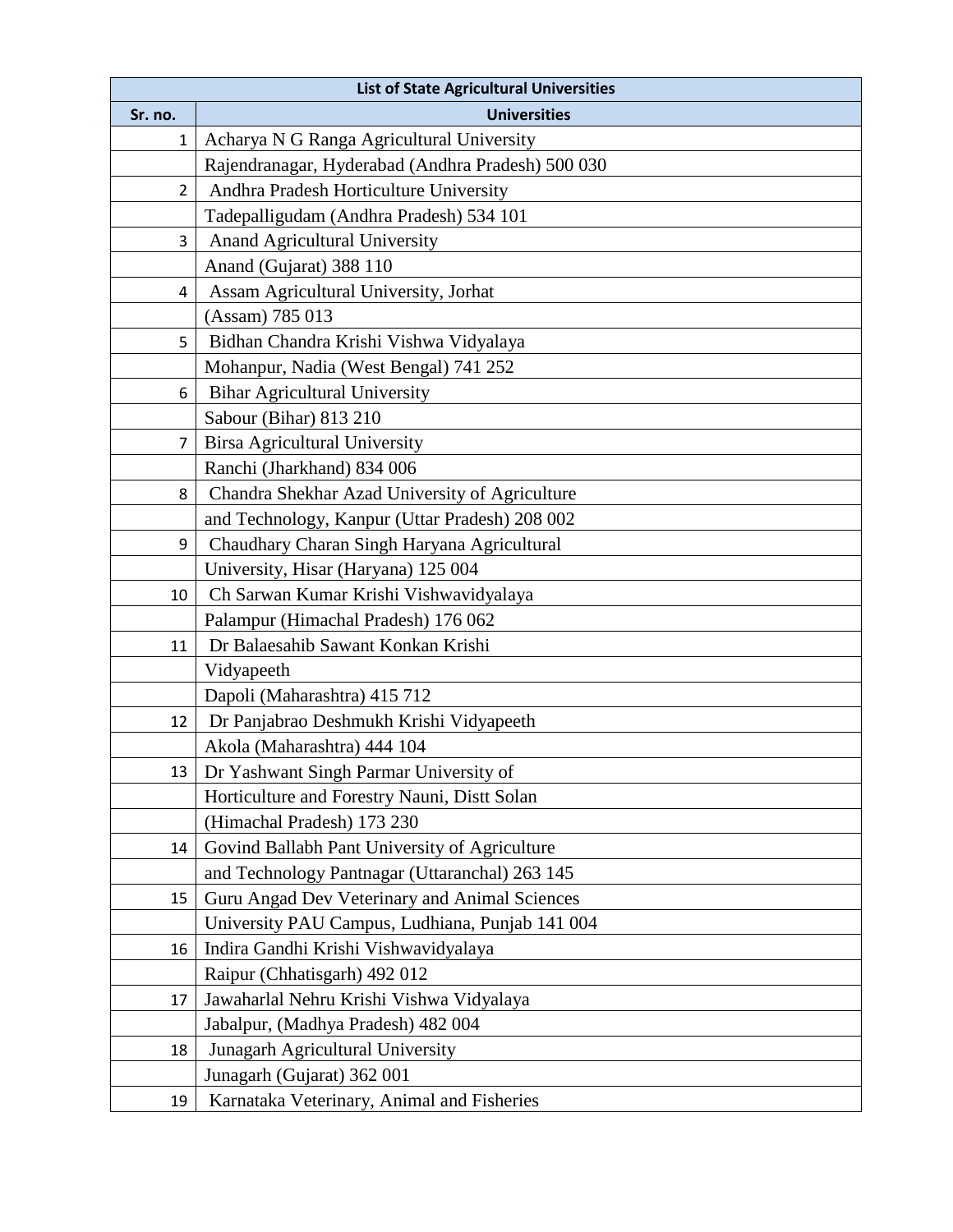|    | Sciences University Bidar (Karnataka) 585 401                       |
|----|---------------------------------------------------------------------|
| 20 | Kerala Agricultural University                                      |
|    | Vellanikara, Distt Trichur (Kerala) 680 656                         |
| 21 | Kerala University of Fisheries & Ocean Studies,                     |
|    | Papangad, Kochi -682506, Kerala                                     |
| 22 | Lala Lajpat Rai University of Vety. And                             |
|    | Animal Science, Hisar                                               |
| 23 | Kerala Veterinary & Animal Sciences University                      |
|    | Pookode (Kerala)                                                    |
| 24 | Madhya Pradesh Pashu Chikitsa Vigyan Vishwa Vidyalaya               |
|    | Jabalpur (Madhya Pradesh)                                           |
| 25 | Maharashtra Animal Sciences and Fisheries University, Nagpur        |
|    | (Maharashtra) 440 006                                               |
| 26 | Maharana Pratap University of Agriculture & Technology, Udaipur     |
|    | (Rajasthan) 313 001                                                 |
| 27 | Mahatma Phule Krishi Vidyapeeth                                     |
|    | Rahuri (Maharashtra) 413 722                                        |
| 28 | Marathwada Agricultural University                                  |
|    | Parbhani (Maharashtra) 431 402                                      |
| 29 | Manyavar Shri Kanshiram Ji University of Agril. & Technology        |
|    | Banda (U.P)                                                         |
| 30 | Narendra Dev University of Agriculture                              |
|    | and Technology Faizabad (Uttar Pradesh) 224 229                     |
| 31 | Navsari Agricultural University                                     |
|    | Navsari (Gujarat) 396 450                                           |
| 32 | Orissa University of Agriculture and Technology, Bhubaneshwar       |
|    | (Orissa) 751 003                                                    |
| 34 | Swami Keshavanand Rajasthan Agriculture University                  |
|    | Bikaner (Rajasthan) 334 006                                         |
| 35 | R V S Krishi Vishwa Vidyalaya                                       |
|    | Gwalior (Madhya Pradesh) 474 002                                    |
| 36 | Rajasthan University of Veterinary & Animal Sciences                |
|    | Bikaner (Rajasthan)                                                 |
| 37 | Rajmata Vijayaraje Scindia                                          |
|    | Krishi Vishwa Vidyalaya, Gwalior (Madhya Pradesh) 474 002           |
| 38 | Rajendra Agricultural University                                    |
|    | Samastipur, Pusa (Bihar) 848 125                                    |
| 39 | SD Agricultural University                                          |
|    | Dantiwada (Gujarat) 385 506                                         |
| 40 | Sardar Ballabh Bhai Patel University of Agriculture, and Technology |
|    | Modipuram, Meerut (Uttar Pradesh) 250 110                           |